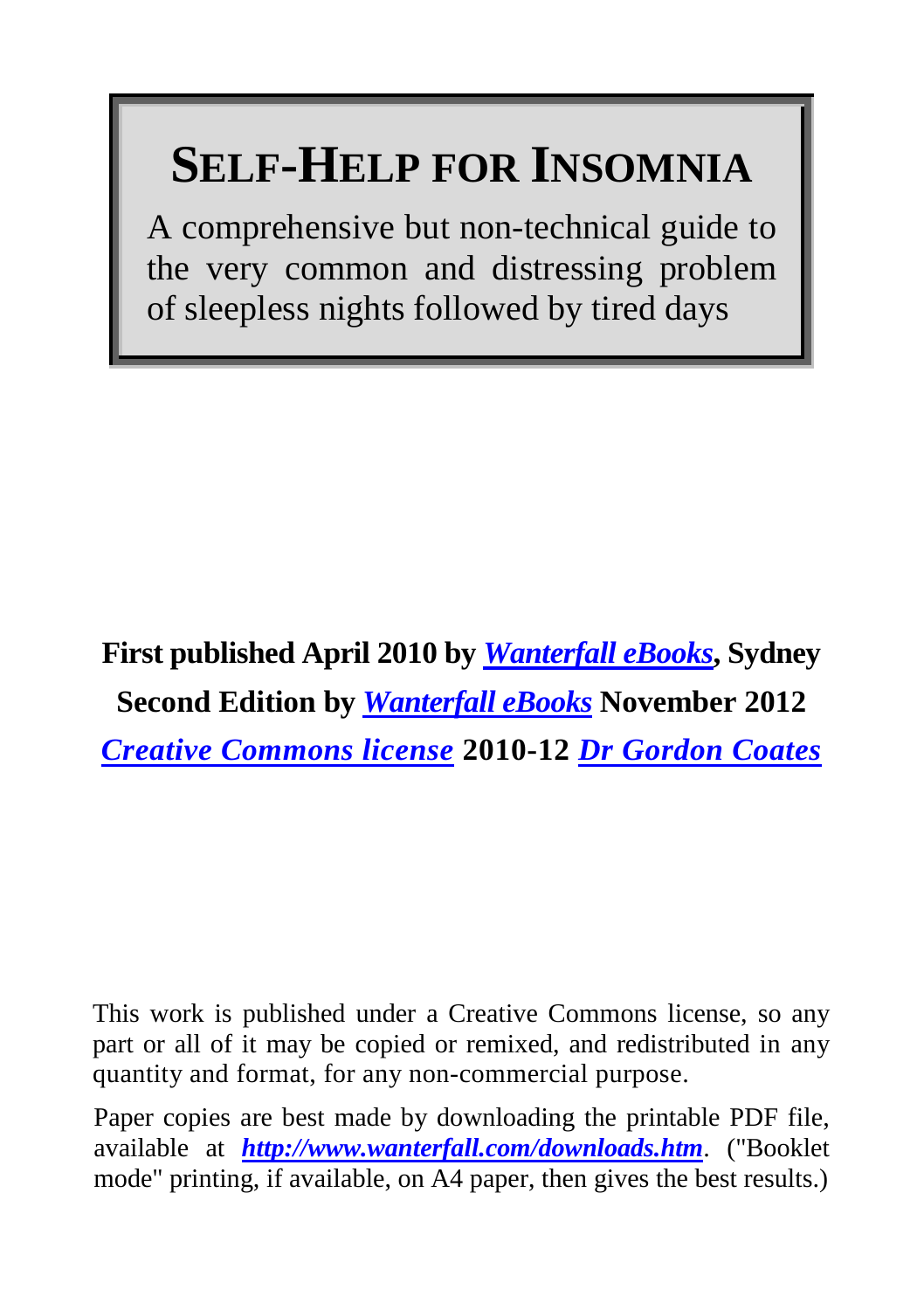### **CONTENTS**

(If you are reading this booklet onscreen, open the Bookmarks pane to browse to any heading.)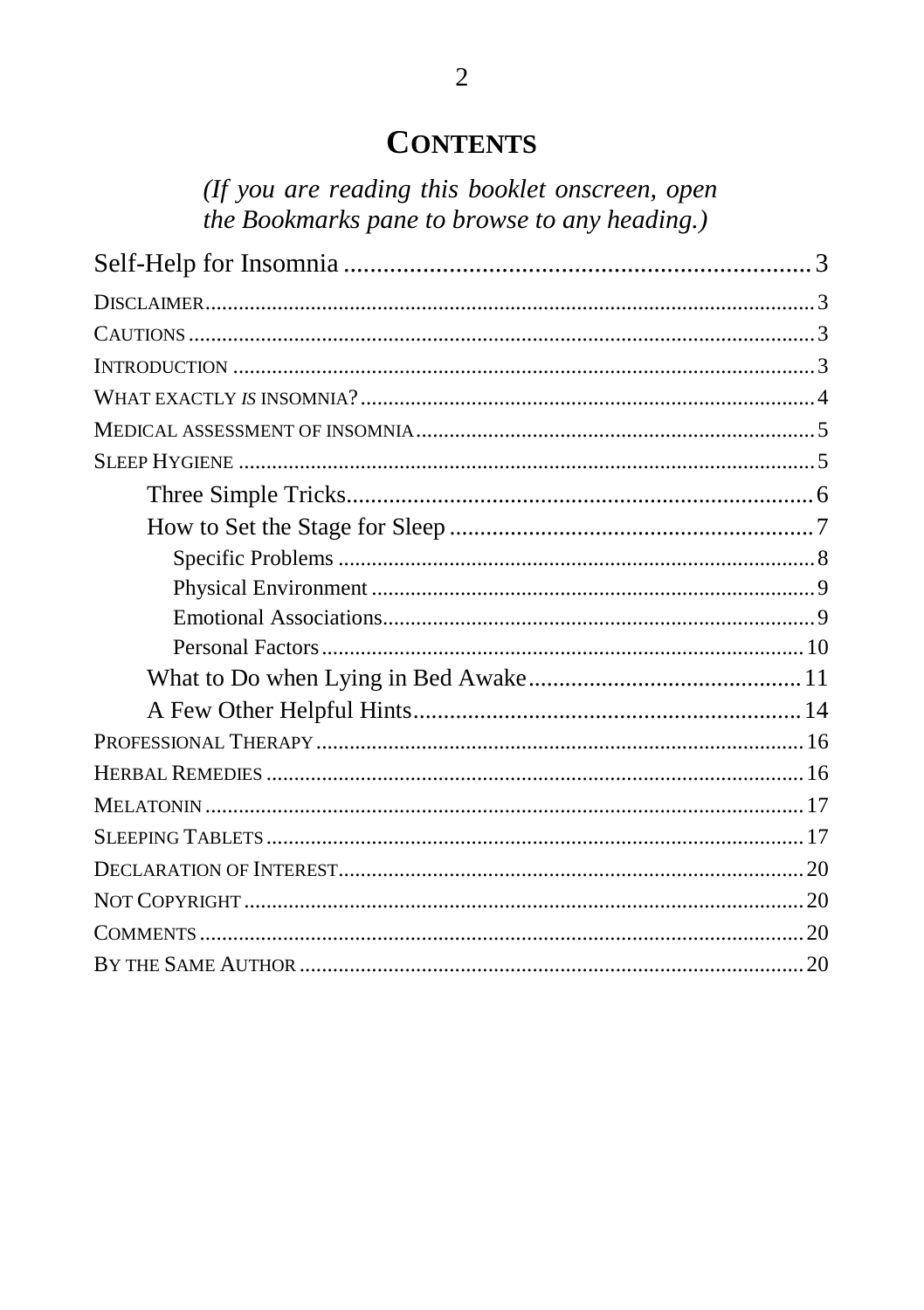# **SELF-HELP FOR INSOMNIA**

# **DISCLAIMER**

Nothing in this booklet is intended as medical advice or as a basis for the specific treatment of any particular person. The booklet is provided for educational purposes only.

# **CAUTIONS**

Various physical and mental illnesses can either cause insomnia or make it worse. Also, in many cases, the normal emotional responses to the stress and grief which are, from time to time, an unavoidable part of everyday life may be the underlying cause of insomnia and may not resolve without expert advice and help. Therefore, depending on the severity of the insomnia, professional advice should either precede the use of self-help techniques, or be sought promptly if they do not provide relief after a reasonable trial.<sup>1</sup>

# **INTRODUCTION**

"I can't get to sleep. I can't stay asleep. I don't sleep deeply. I don't sleep well. I wake up early. I wake up still tired. I wake up feeling anxious. I wake up feeling depressed." The list goes on...

How often have you heard, or thought, one or more of the above? There are so many things that can interfere with sleep, that I sometimes wonder how we ever get any at all! Occasional sleep problems are perfectly normal, of course, but insomnia can be a terrible ordeal if it is frequent or severe.

 $1$  The role of specific medical or psychological interventions is discussed briefly under Professional Therapy later in this booklet.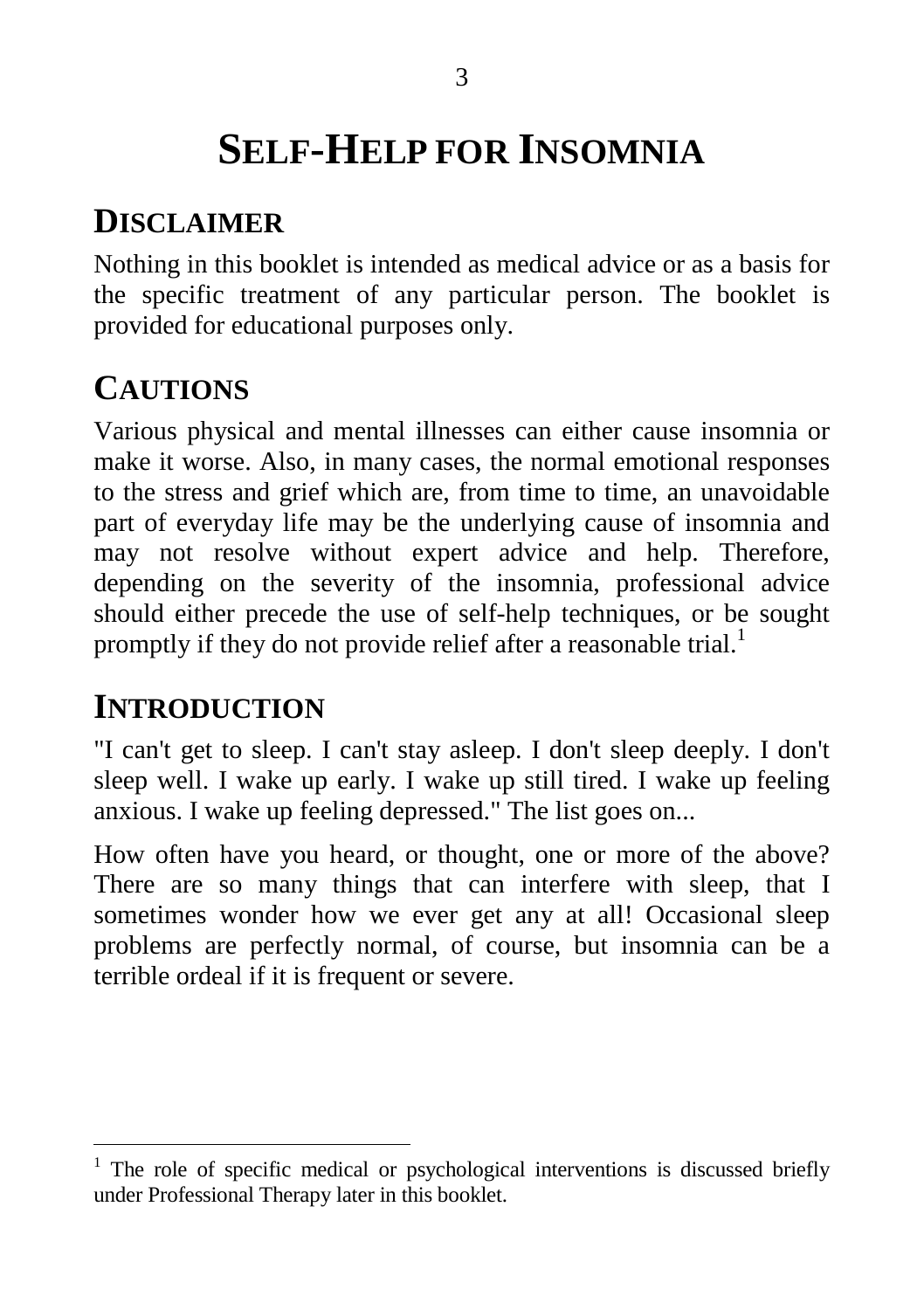## **WHAT EXACTLY** *IS* **INSOMNIA?**

Insomnia is usually defined as the subjective complaint of an insufficient amount *or* quality of sleep. It is the commonest significant sleep disorder, and is in fact very common indeed, being reported by about a third of those surveyed in some studies. $2,3$ 

Note that other sleep disorders, such as obstructive sleep apnoea, restless legs syndrome and sleepwalking, are not covered in this booklet. Most large cities have at least one medical facility dedicated purely to severe sleep disorders – and severe sleep disorders should always be managed by a sleep specialist if at all possible.

Insomnia itself is usually subdivided into difficulties falling asleep, mid-sleep waking, early-morning waking and unrefreshing sleep. In practice, there is quite a lot of overlap between these various categories of insomnia. In fact, some people have all of them at once! Insomnia may also be described as transient (a few days) short-term (a few weeks) or chronic (months or years).

Most of the simple remedies described in this booklet can be applied to any type of insomnia. However, insomnia sometimes has a very specific underlying cause, which may need to be treated before simple remedies can help very much. There are many possible underlying causes for insomnia. Some of them are psychological in nature, which is hardly surprising. However, various physical illnesses can also cause insomnia.

I will not discuss any specific underlying causes of insomnia in this booklet, but the fact of their existence means that medical assessment is necessary if significant insomnia fails to respond to simple measures. I will comment very briefly on that situation under the next heading. After that, I will describe some simple and effective

 $2$  Ohavon M. "Epidemiology of insomnia: what we know and what we still need to learn", *Sleep Medicine Reviews* 2002; 6:97-111.

<sup>&</sup>lt;sup>3</sup> Grunstein R et al. 2004. Improving Knowledge about Sleep and Sleepiness in Young Drivers. Sydney: NSW Motor Accidents Authority.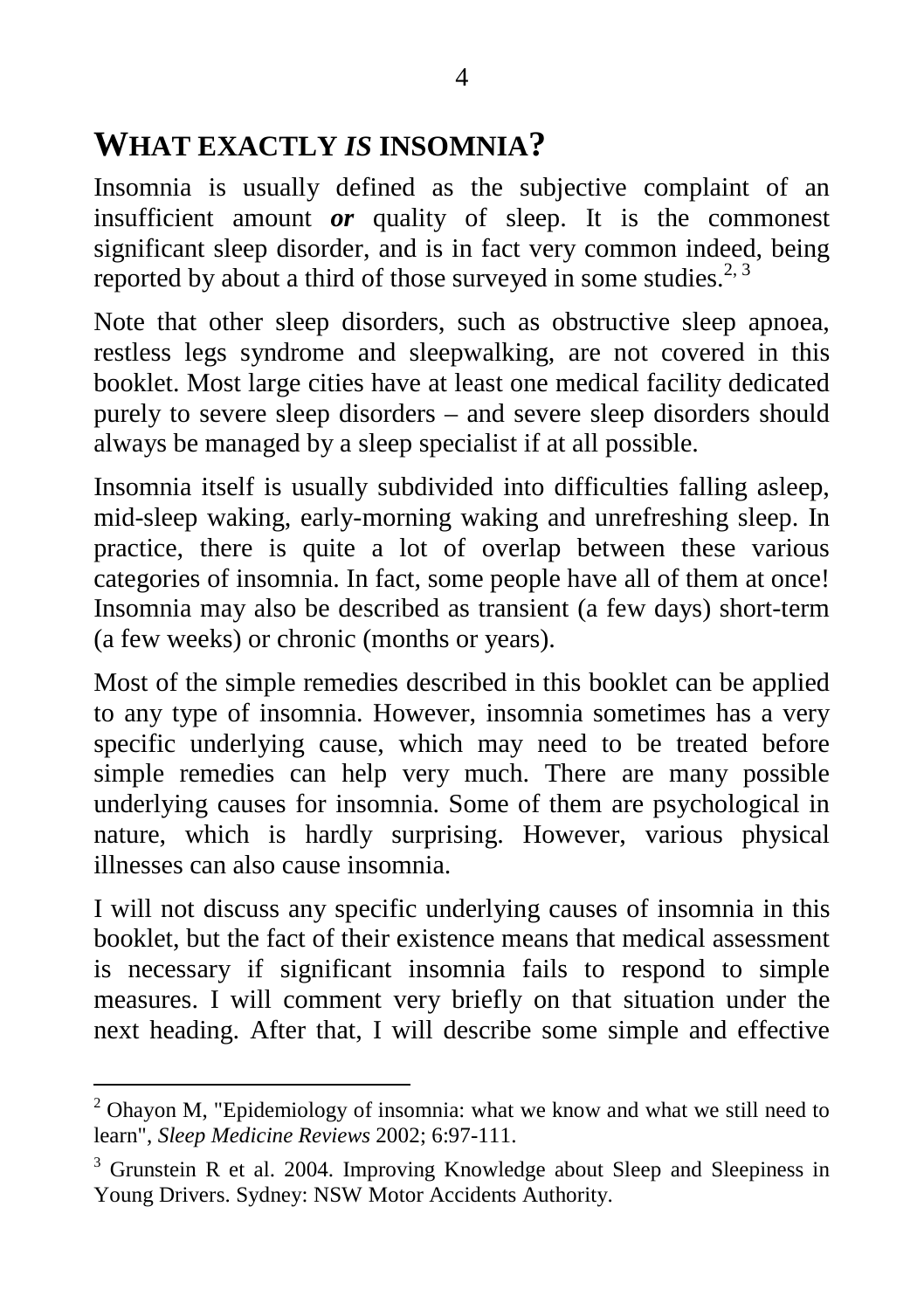approaches to insomnia which might be tried before seeking medical advice, and which can also be used if a specific underlying cause for insomnia cannot be completely cured by medical treatment.

## **MEDICAL ASSESSMENT OF INSOMNIA**

Medical assessment of insomnia can be important for two reasons. Firstly, if insomnia is due to a medical condition, whether physical or mental, it may be difficult or impossible to relieve it until that condition has been treated. Secondly, if the underlying condition is a serious one, failure to diagnose it in good time might result in a worse, or in some cases even a fatal, outcome.

Unfortunately, as discussed at the end of this booklet, medical assessment of insomnia quite often leads to a prescription for a "hypnotic" (sleep inducing) drug either before an underlying medical condition has been  $excluded<sup>4</sup>$  or before non-drug management has been attempted. As hypnotic drugs sometimes do more harm than good, there is often much to be said for trying simple remedies first.

These simple remedies are often referred to collectively as "sleep hygiene", so that is my next heading. However, as mentioned above under Cautions, depending on the severity of this (or any) problem, medical advice should either precede the use of self-help techniques, or be sought in good time if a reasonable trial of self-help techniques has failed to provide a satisfactory solution to the problem.

# **SLEEP HYGIENE**

Sleep hygiene is so-called by analogy with ordinary hygiene. The principles are the same, only the details are different. Just as washing

<sup>&</sup>lt;sup>4</sup> The diagnosis or exclusion of an underlying medical condition is done by taking a medical history, performing a physical examination, ordering appropriate investigations and evaluating the information so collected. If necessary, one or more specialist referrals may then be made. This process is the basis of all modern evidence-based medicine. If it has not been properly completed, an underlying medical condition has not been excluded!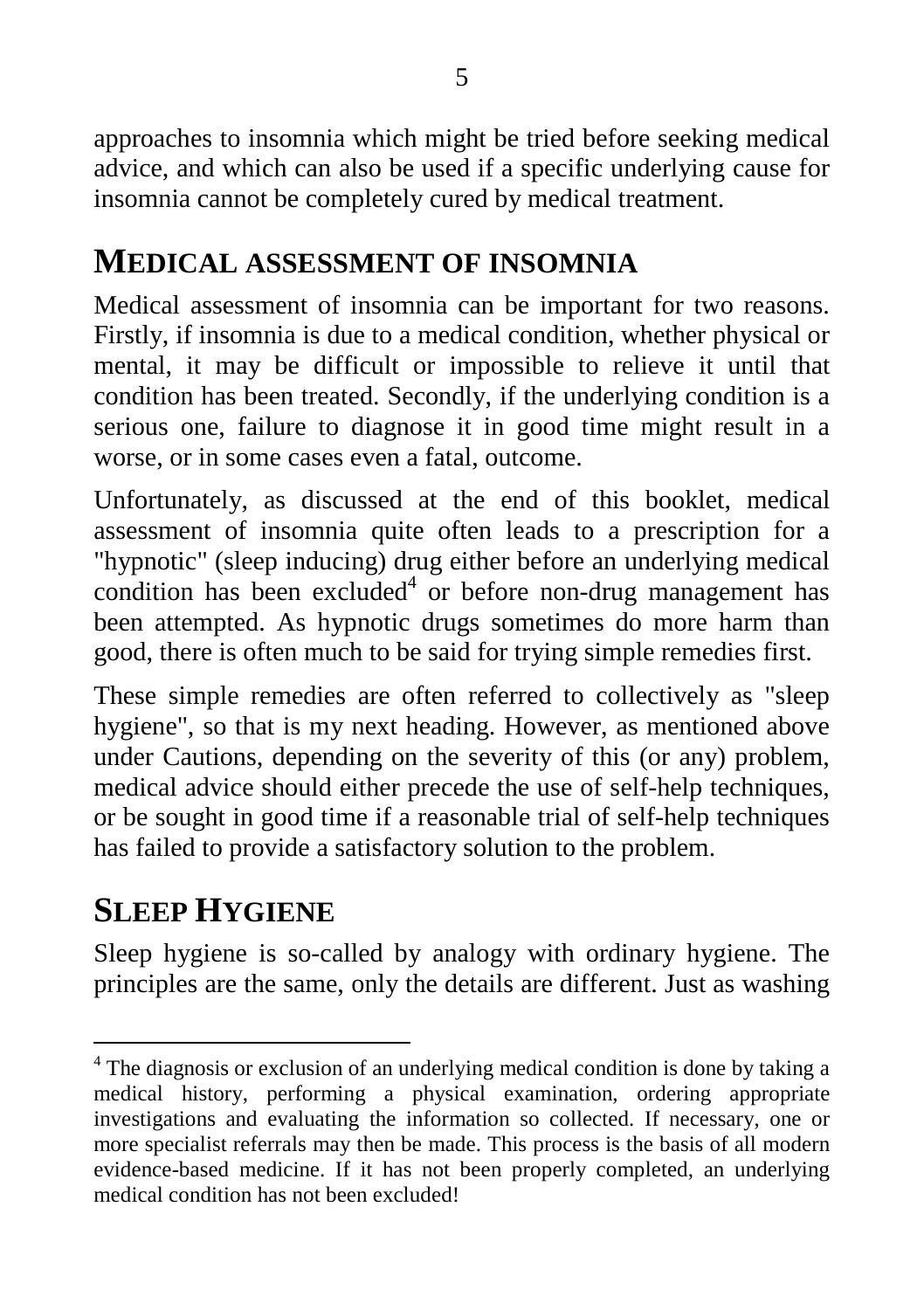your hands helps to keep health-destroying germs out of your food at mealtimes, removing work or hobbies from your bedroom can help to keep sleep-destroying thoughts out of your mind at bedtime. And just as a thorough redesign of a village's water supply and sewerage system can have a tremendous influence on both length and quality of life, a thorough redesign of various aspects of daily life can have a tremendous influence on the length and quality of sleep.

In other words, sleep hygiene is very simple in concept  $-$  it just means avoiding things that make you less likely to have a good night's sleep, and doing things that make you more likely to sleep well. However, as with most things, the concept can be expanded, and the details can be important. Before going into these details, though, I will mention three simple tricks which sometimes make a more comprehensive approach to sleep hygiene unnecessary.

### **Three Simple Tricks**

Firstly, the simplest treatment that could ever be devised for any condition (and one that is very dangerous for some conditions) is sometimes remarkably effective in the case of insomnia. What is that treatment? That treatment is simply to *ignore it altogether* ! The less you worry about insomnia, the less it is likely to worry you. Although it may seem like trivialising a real problem, this approach actually works very well for some people. Just as an itch usually recovers sooner if you don't scratch it too much, and a worry usually subsides sooner if you don't chase it round in endless circles, insomnia often departs sooner if you don't treat it as a major disaster.

Secondly, it is sometimes possible to *educate* insomnia out of existence! As the amount of sleep needed by healthy people varies very widely (anywhere between four and nine hours per night) some people *think* they have insomnia, when they really just need less sleep than they are trying to get. This type of "insomnia" can be cured completely, simply by going to bed later or getting up earlier!

Thirdly, it is always a good idea to restrict your time in bed to the number of hours you have some chance of spending asleep.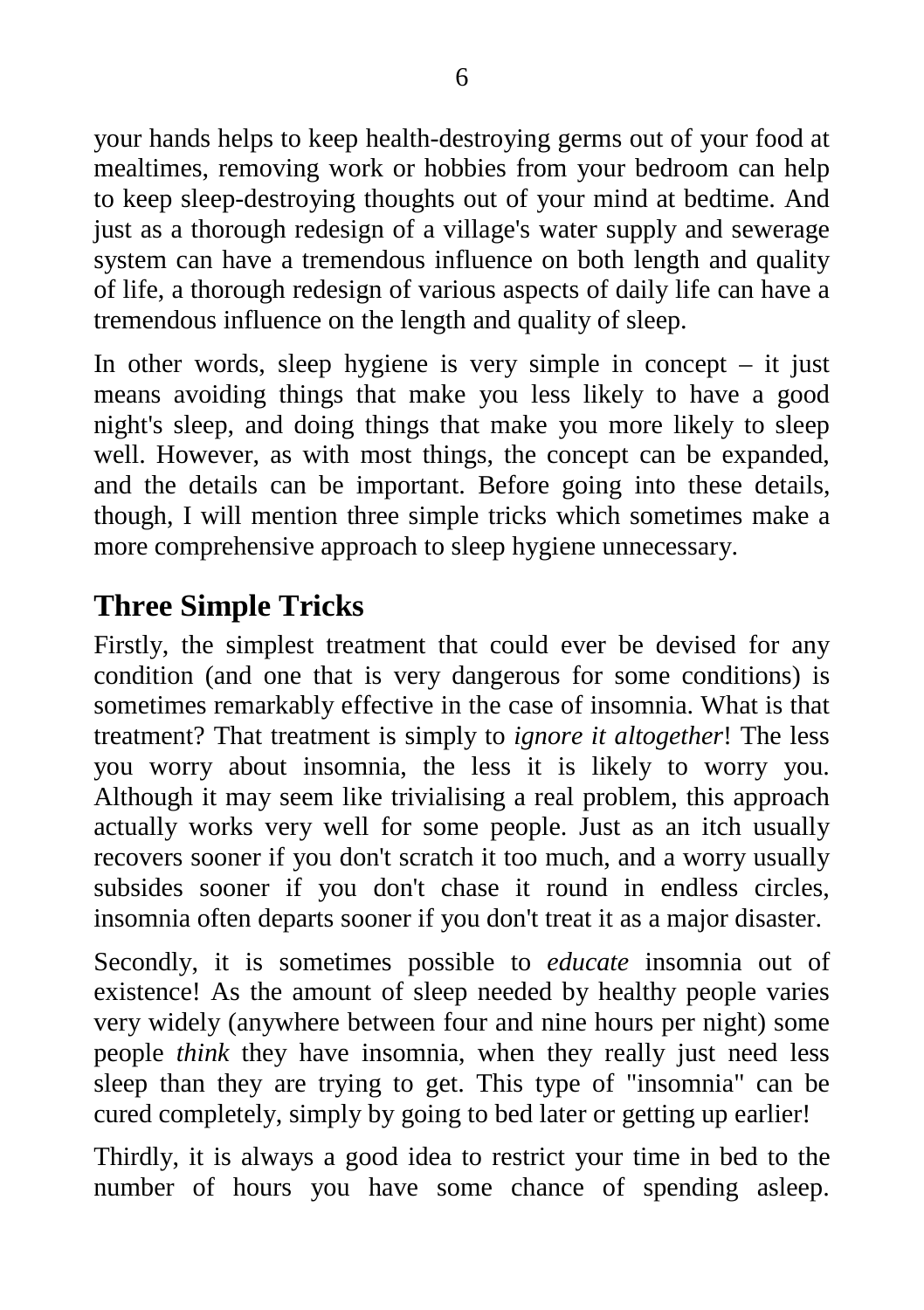Otherwise, you may be tossing and turning in frustration, without gaining anything but that frustration. Sometimes, though, an even greater restriction of the time in bed is recommended, in order to make use of tiredness as a tool to establish better sleep habits. However, when that is done, *great care* must be taken to avoid accidents as a result of the deliberately induced tiredness.

Those are probably the three simplest things you can do for insomnia, and they are usually worth trying fairly early in the overall effort to improve matters. To recap them, you can *ignore* insomnia, you can *redefine* it, or you can *make use of* its inevitable effect, tiredness, as a tool with which to promote its cure.

If none of those simple tricks work, there are *many* more things that can be tried. I will consider a number of these things during the rest of this booklet. Sleep specialists have an even broader repertoire, but perhaps you will find an effective solution here.

Sleep hygiene can be conveniently divided into preparatory work, which addresses issues which may otherwise interfere with the transition to sleep, and techniques which you can employ while you are lying awake in bed. I will deal with the preparatory work, which sets the stage for a successful outcome, under the next heading, and then I will go on to describe some specific techniques for use when in bed. Later, I will list a few other helpful hints.

### **How to Set the Stage for Sleep**

The daytime is the right time to address many issues which might otherwise reduce your chance of falling asleep quickly and sleeping well. These issues can conveniently be considered under the following four headings:

- **1. Specific problems which may be preventing sleep**
- **2. Physical characteristics of the place where you sleep**
- **3. Emotional associations of the place where you sleep**
- **4. Personal factors which may be keeping you awake**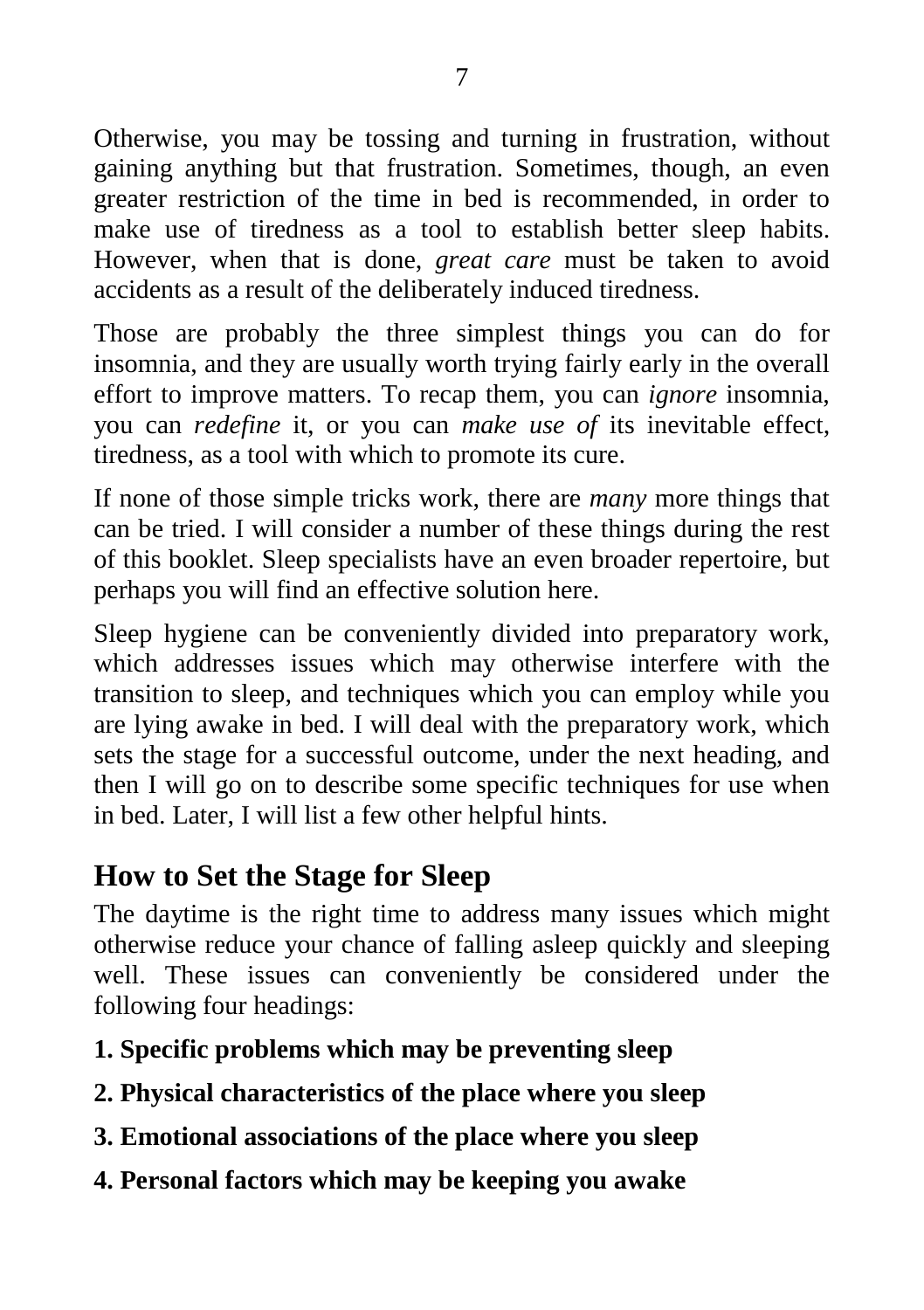I will therefore look at each of these headings in turn.

#### **Specific Problems**

The possibility of a medical condition acting as an underlying cause for insomnia has already been mentioned. Such a condition might be quite minor. For example, it could be something as simple as a bladder infection, causing frequent trips to the toilet. On the other hand, it could be something less obvious, such as an undiagnosed depressive illness, or a malfunctioning thyroid gland. That is why, as mentioned previously, professional advice should either precede the use of self-help techniques, or be sought promptly if they do not provide relief after a reasonable trial.

Underlying problems in the area of general health and lifestyle also need careful consideration. For example, excess food and drink, lack of exercise, or the use of unnecessary and/or dangerous drugs can easily cause various sleep disturbances, including insomnia. In addition, some things which are such a routine part of everyday life that we rarely think much about them can also be very important. Coffee, tea, caffeinated soft drinks and chocolate, especially after about midday, can wreak havoc with your sleep. Healthy activities such as physical or mental exercise can also interfere with sleep if they are undertaken too close to bedtime.

Unresolved worries, such as important decisions which need to be made, are another common source of trouble. In order to resolve worries, it often helps to write down the options, add a list of pros and cons, and discuss them with whoever is affected by the decision, as well as with one or more other people, unless the matter is private. This simple approach to problem solving can be expanded to socalled "mind mapping", using a very large sheet of paper (or one of many available software programs) to show the many related ideas, subjective responses and "lateral" thoughts you may have about any difficult issue. Adding to such a map over time will not only show how complicated the problem is (which should be reassuring, seeing that you couldn't solve it quickly) but will often lead, eventually, to a good decision. Always remember that your decision does not have to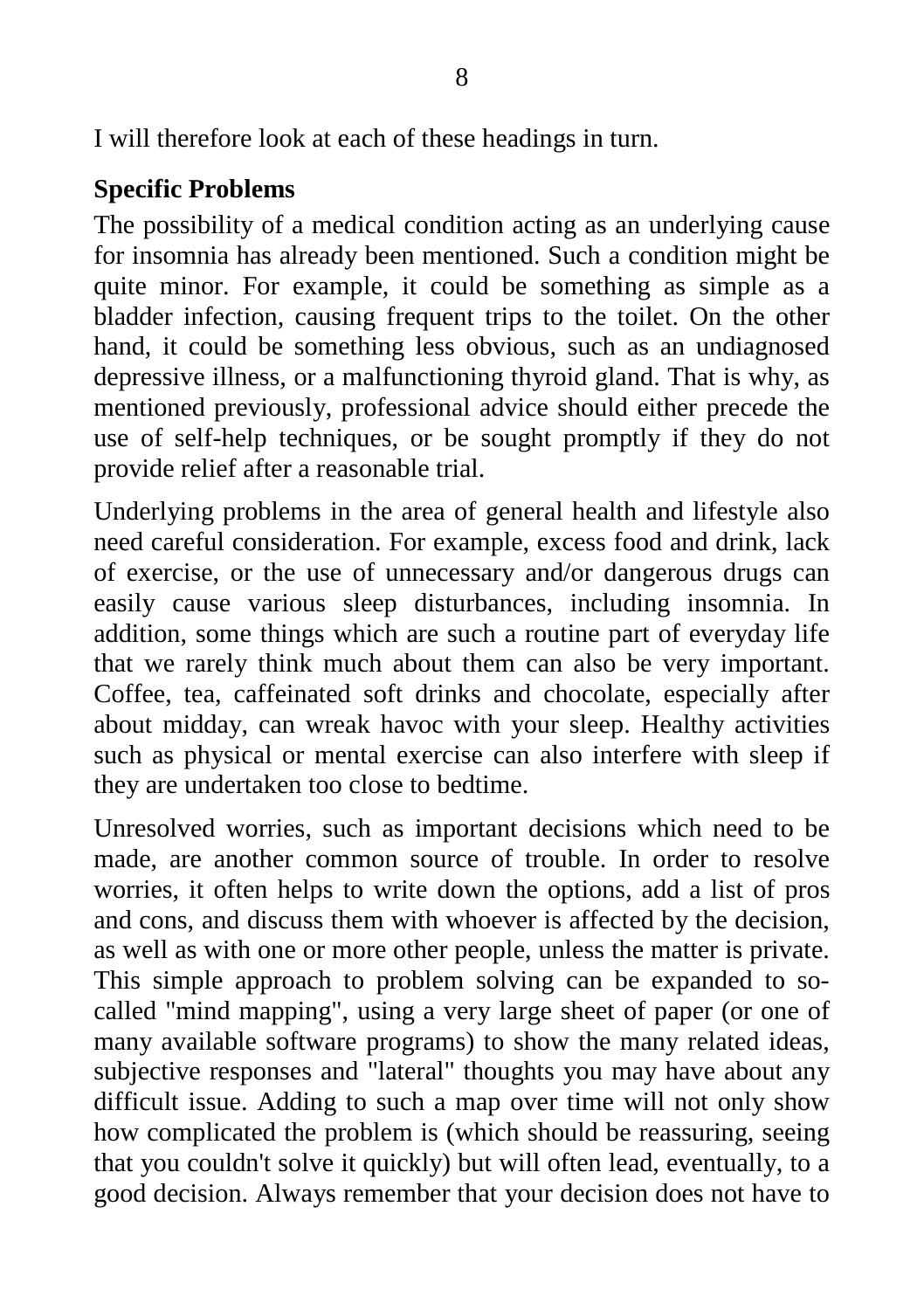be the only decision, or even the best one. It just has to be your current choice – until or unless you decide to revise it.

Even when there are no major unresolved problems, most of us carry some background stress and grief "in the back of the mind" most of the time. An overall approach to the problems of stress and grief is discussed at great length in my first eBook, "Wanterfall", which provides a simple but comprehensive model for the understanding of human emotions and outlines a practical self-help approach to dealing with them.<sup>5</sup> Professional therapies may sometimes also be necessary, as discussed briefly later in this booklet.

#### **Physical Environment**

The place where you sleep can often benefit from some attention. Is it noisy? Is it too hot or too cold? Does it smell of mould, mothballs, or the dustbins outside the window? Is it illuminated by nearby streetlights – or worse, by flashing lights? Are buzzing flies or whining mosquitoes disturbing your peace? Is the bed too hard, too soft, sagging, or sloping? Are your bedclothes and sleepwear less comfortable than they might be?

Many of these physical aspects of the place where you sleep can easily be improved, *once you think of them* . For example, external noise can be reduced by earplugs. Light from outside can be reduced by opaque curtains, but an eye mask (also called a sleep mask) is sometimes simpler and more effective. With a little imagination and common sense, you can do a great deal to make your bedroom an easier and more pleasant place to sleep in.

#### **Emotional Associations**

If your bedroom is a multipurpose room, being in it will have associations which may not be at all conducive to sleep! Instead, the bedroom may be strongly associated, in your mind, with the other activities it is used for.

 <sup>5</sup> The eBook "Wanterfall" is available as a free download, or for online reading, at *[www.wanterfall.com](http://www.wanterfall.com/)*.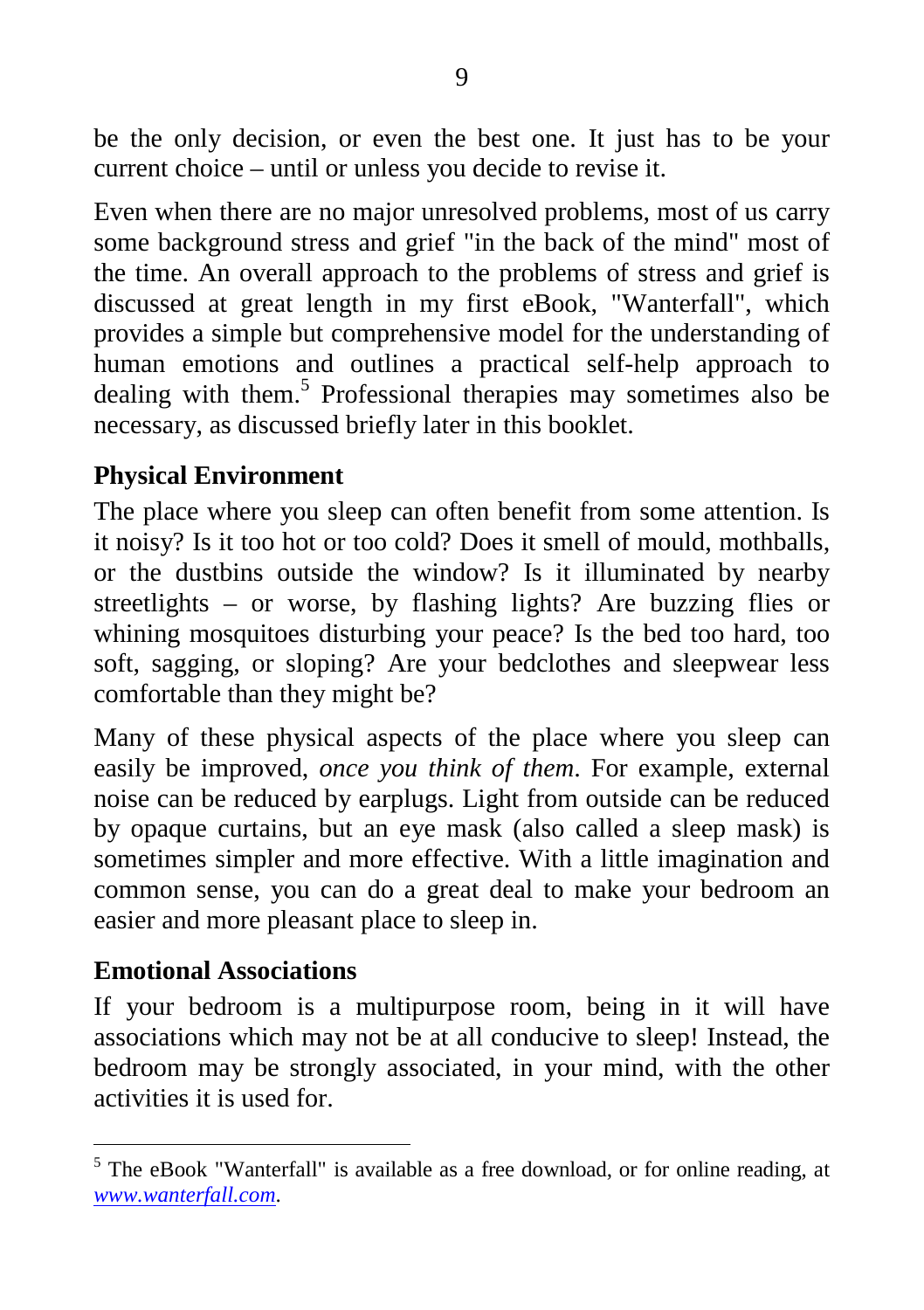Perhaps your computer is a few feet away from your pillow, with the hard copy of a current assignment sitting next to it. A half-completed jigsaw puzzle might be waiting impatiently on its other side… or perhaps a neglected DIY project languishes on the same table.

For reasons such as these, it is often better if your work and hobbies take place in rooms other than the bedroom. Indeed, it is often stated axiomatically, by sleep specialists, that a bedroom should be used *only* for sleep and sex – though presumably not simultaneously.

Despite this widely held view, there is scope for quite a lot of individual variation in the use of the bedroom. Many people are able to read a book in bed, and still sleep soundly thereafter – though horror stories might not be the best choice! Soothing music should not cause any problems, either, but loud or exciting music often does.

Incidentally, if tinnitus (a noise in the head or a ringing in the ears) keeps you awake, a recording of a waterfall or a babbling brook, played continuously through the night by setting the player to repeat, and just loud enough to mask the unwanted noise, can be helpful.

Using a bedroom for audio-visual entertainment such as television is sometimes more of a problem than playing music or reading, as it tends to capture more attention, and thus induce higher levels of alertness. However, some people sleep soundly without even turning the television off! The important thing, of course is the effect it has on *you*, and that can really only be discovered by experiment.

#### **Personal Factors**

This aspect of sleep hygiene relates to how you *think*, *feel* and *act* in relation to sleep, and how those things influence the ease, quality and duration of your sleep. This can all add up to quite a large number of influences on your sleep! They can all have delayed effects, too, so it is not just a matter of how you think, feel and act while in bed.

How you think, feel and act during the evening is particularly important. Your general physical and emotional health, and indeed your overall lifestyle, also has important effects on sleep. In other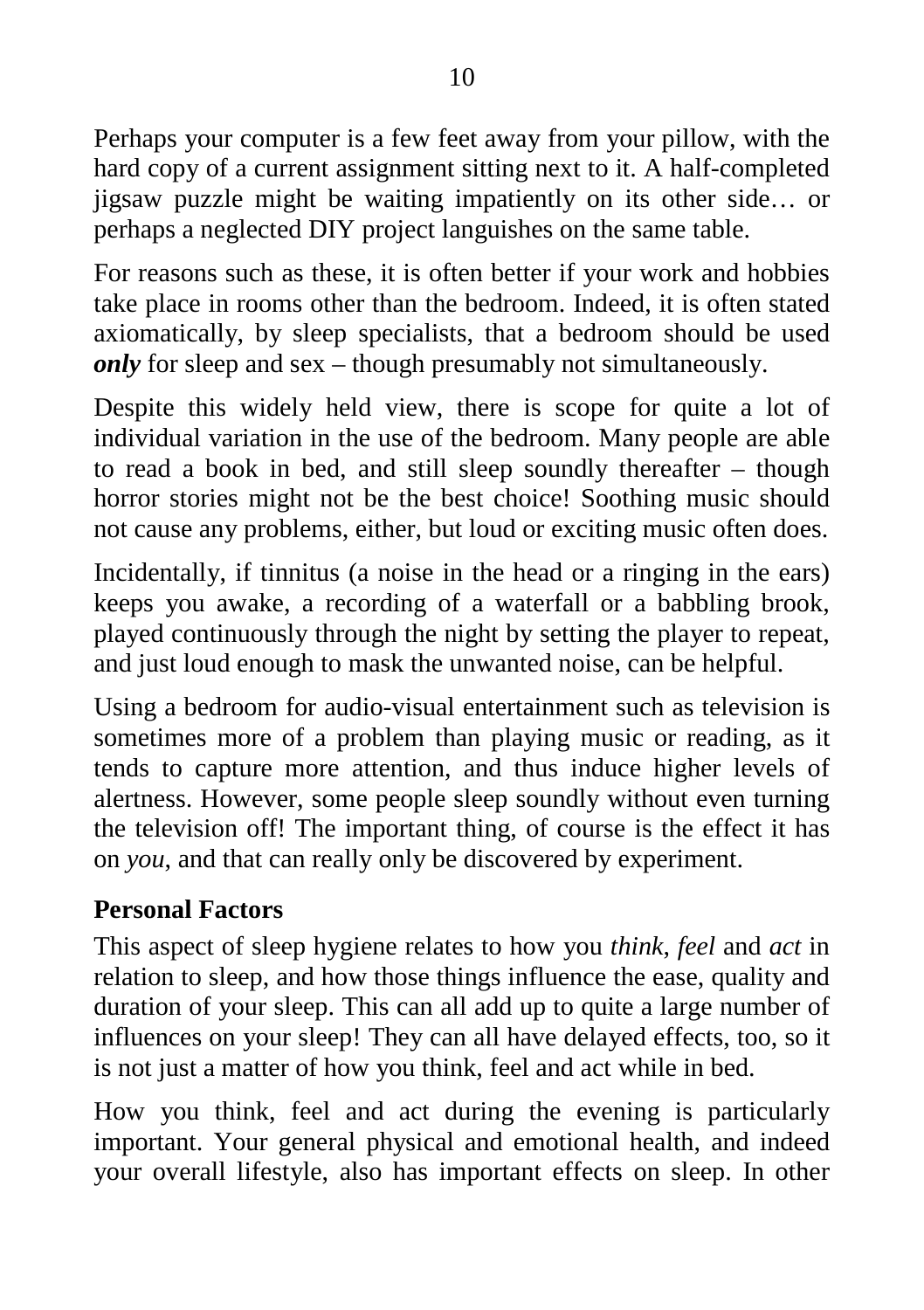words, this third aspect of sleep hygiene, which I have simply called "personal factors", is a very, very broad one! (I think the best way to optimise this aspect is to practise "mindfulness", which is outside the scope of this booklet, but has been well described elsewhere<sup>6</sup>.)

### **What to Do when Lying in Bed Awake**

Perhaps the most important thing to remember when lying in bed awake – and indeed, perhaps the most important thing about sleep hygiene altogether – is this: *Never try to go to sleep* . Just let sleep come to you. Trying to go to sleep is a sure way of staying awake!

Does "not trying to go to sleep" mean there is nothing you can do to promote sleep, or reduce the delay before you drift off? Certainly not! It simply means that the large number of things, which you *can* effectively do, does not include that one perfectly understandable but entirely counterproductive thing. And whatever you do with a view to facilitating sleep, the final step is always letting go and allowing sleep to occur of itself – now that you have stopped driving it away!

Under the previous heading, I talked about various things which are preparatory in nature, in that they are done before you go to bed with a view to setting the stage for sleep. Well, in a sense, the things which you can do when you *are* in bed are *also* preparatory. They also set the stage for sleep. Some of them are very powerful in their effects. Nevertheless, setting the stage in preparation for sleep is still all that they can do – nothing can ever directly force sleep to occur.

In fact, when it comes to sleep, you are not the actor – sleep is. And sleep always makes its entrance in its own time, never at your command. It is a bit like photographing a bird – the more patiently and quietly you wait, the sooner you will be successful. To recap, the

 <sup>6</sup> The best description of mindfulness I know of is in Kabat-Zinn, J. 1990. Full Catastrophe Living. New York: Bantam Dell (ISBN 978-0-385-30312-5). For comprehensive information about current courses and self-help materials, see University of Massachusetts Medical School | Center for Mindfulness in Medicine, Health Care, and Society at *<http://www.umassmed.edu/cfm/home/index.aspx>*.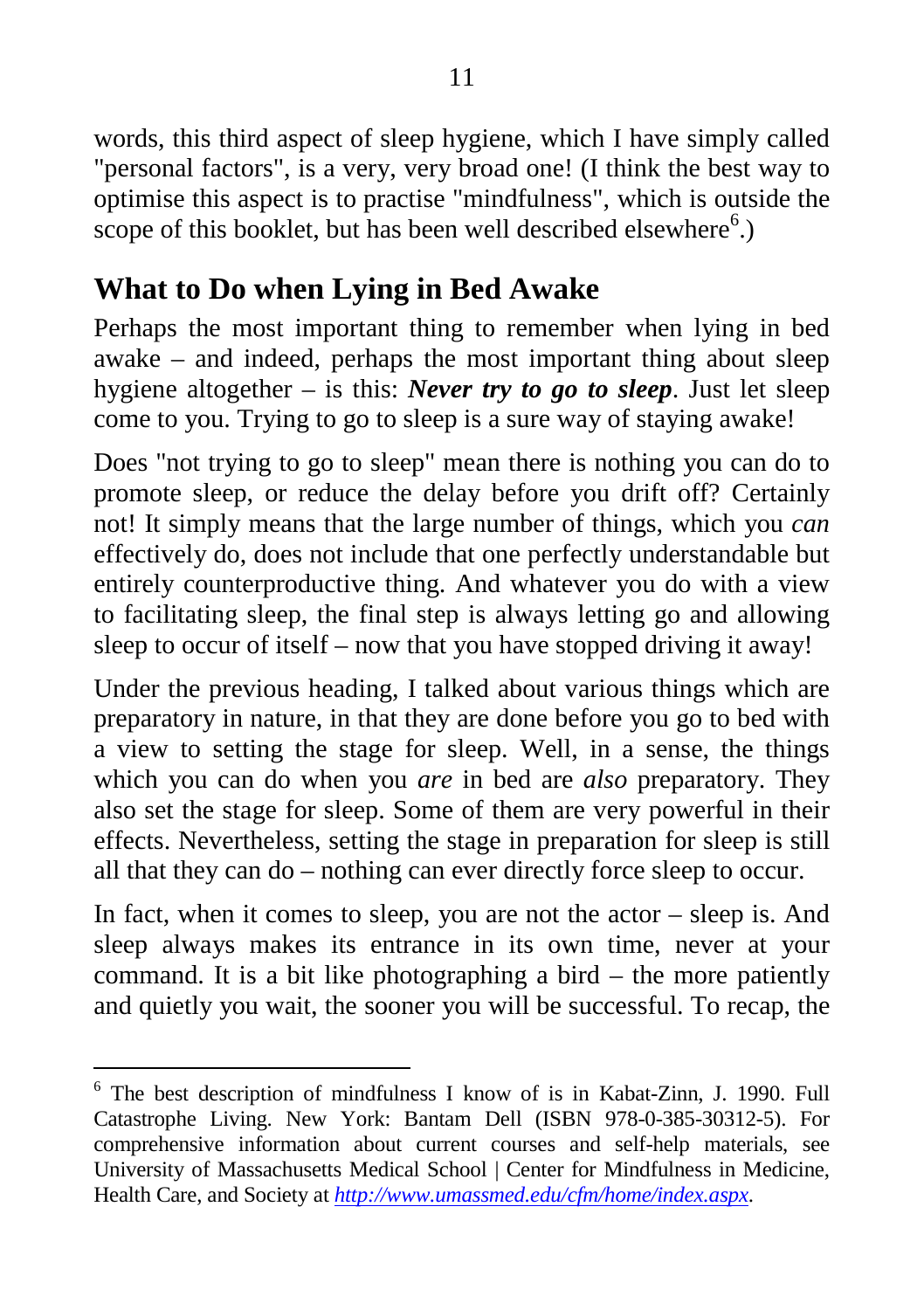act of trying to go to sleep just keeps you awake, so it is completely counterproductive. In fact, I strongly suggest that you don't even *think* about going to sleep while you are lying in bed!

Actually, in a very real sense, the phrase "going to sleep" is a prime example of an "oxymoron". In other words, it contradicts itself! You cannot *possibly* "go" to sleep. You don't even know where it is! Nobody ever "went" to sleep. *Sleep comes to you*. (Of course, we frequently *talk* about "going to sleep". As a figure of speech, there is nothing wrong with it at all. However, it is absolutely essential to remember that it is always a *passive* process, *never* an active one.)

Now, apart from this crucial realisation, that sleep is always yours to accept, but never to command, what else is helpful, when you are lying in bed awake? The answer is that you can do a great deal to facilitate the onset of sleep, while you lie in bed awake. Here are some of the things that you can usefully do.

First of all, when you get into bed, *get comfortable* . Some aspects of comfort in bed have already been considered, under Physical Environment, but once you get into bed you will soon discover any problems which were not solved in advance. Simply do whatever is necessary to optimise your comfort, as soon as you get into bed.

When you are as comfortable as possible, take a few deep, slow breaths. Check that your abdomen is moving as you breathe, as well as (or sometimes instead of) your chest. If not, "let go of" your tummy muscles and give your diaphragm room to move! Once that is achieved, just let your breathing do whatever it will – take no further part in it at all. (If you know a relaxing breathing exercise, you could do it for a while – but let it go, too, as soon as it has done its job.)

Now, when you are in bed, you are obviously lying on a surface – usually a mattress. Imagine that you are sinking gradually into it – just far enough to feel fully supported by it, but not far enough to feel smothered by it. Alternatively, imagine that you are floating – maybe in water, maybe on a cloud. Every part of you is limp and heavy, and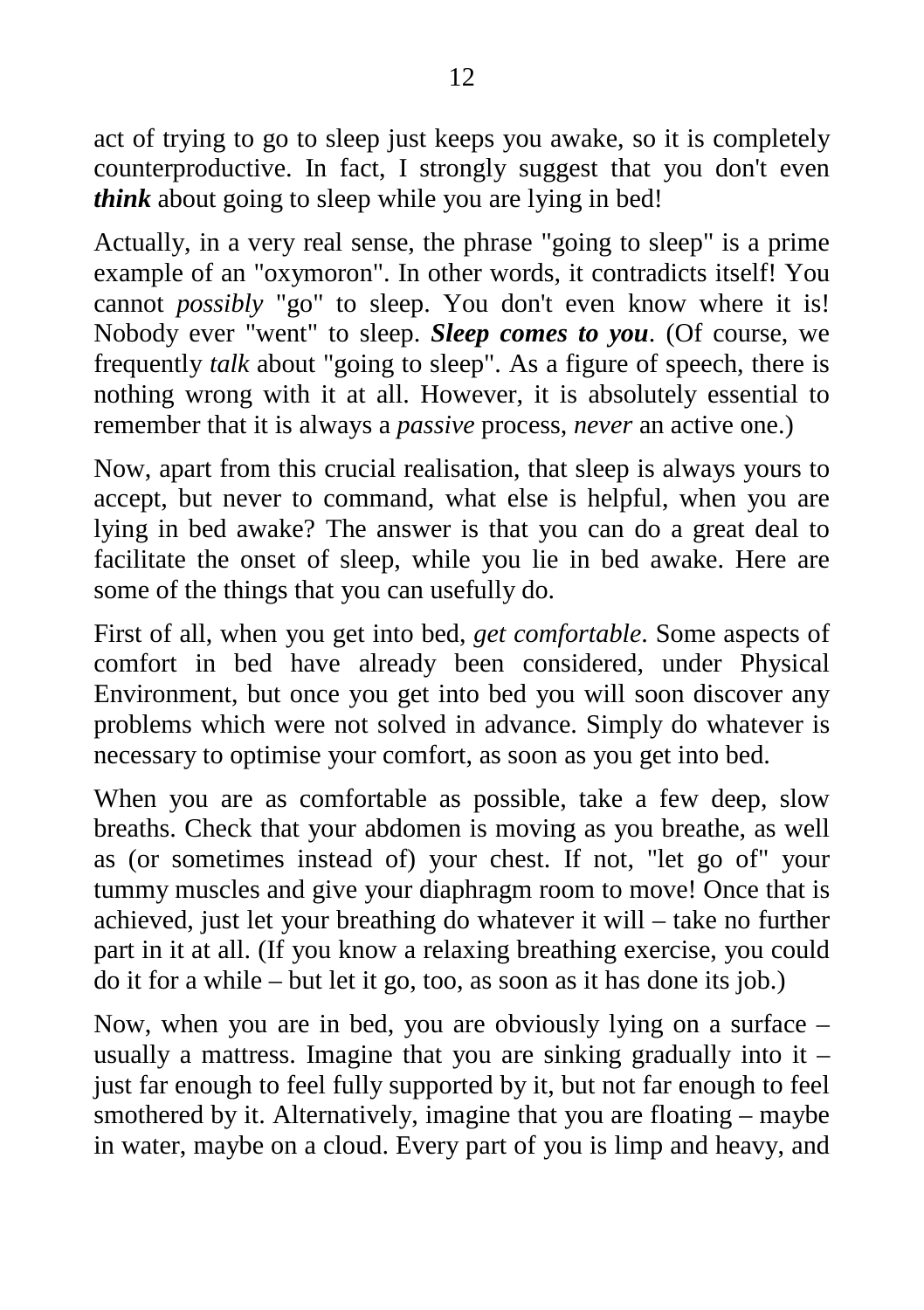is fully supported, effortlessly. Just leave this idea and image in your mind in a lazy sort of way, without putting any effort into it at all.

Whenever you notice that you are thinking about something specific, *very gently* let it go – over and over again, if necessary. However, if it is something that you really don't want to forget, just switch on the light briefly and write yourself a reminder, so that you can safely leave it alone until tomorrow. (Getting up like that for a minute keeps you awake for a few minutes more – but staying in bed with a nagging thought in your mind might keep you awake all night, so it is sometimes very helpful to have pencil and paper at the bedside.)

If you still have difficulty letting go of your thoughts, you can try replacing the thoughts that are keeping you awake with a single, very boring thought. Here is one, often suggested by sleep specialists, which can be astoundingly effective if you just think it patiently and persistently:

the the the the the the the the the the the the the the the the the the the the the the the the the the the the the the the the the the the the the the the the the the the the the the the the the the the…

Say this to yourself silently (your tongue can move if it wants to, but do not whisper or speak aloud). Say it to yourself at a steady, comfortable pace, and keep on saying it to yourself forever. (Of course, you will stop saying it as soon as sleep has made its stealthy entrance on the scene – but you won't know that, will you?)

If you lose patience with all those definite articles, here is something else that often helps. Have you noticed that, when you get very sleepy, your thoughts become disjointed and scattered? Imitating this phenomenon can sometimes induce sleep. Just let your mind flop around aimlessly from one thought or picture to another, perhaps starting with an episode from childhood. When things start to get a bit confused, be glad of it, for you will soon be sleeping peacefully!

Another trick, which suits some people better, is to count backwards silently from 3,000 in steps of 3  $(3,000 - 2,997 - 2,994 - etc)$ . This gives you something more specific to focus on, and it leaves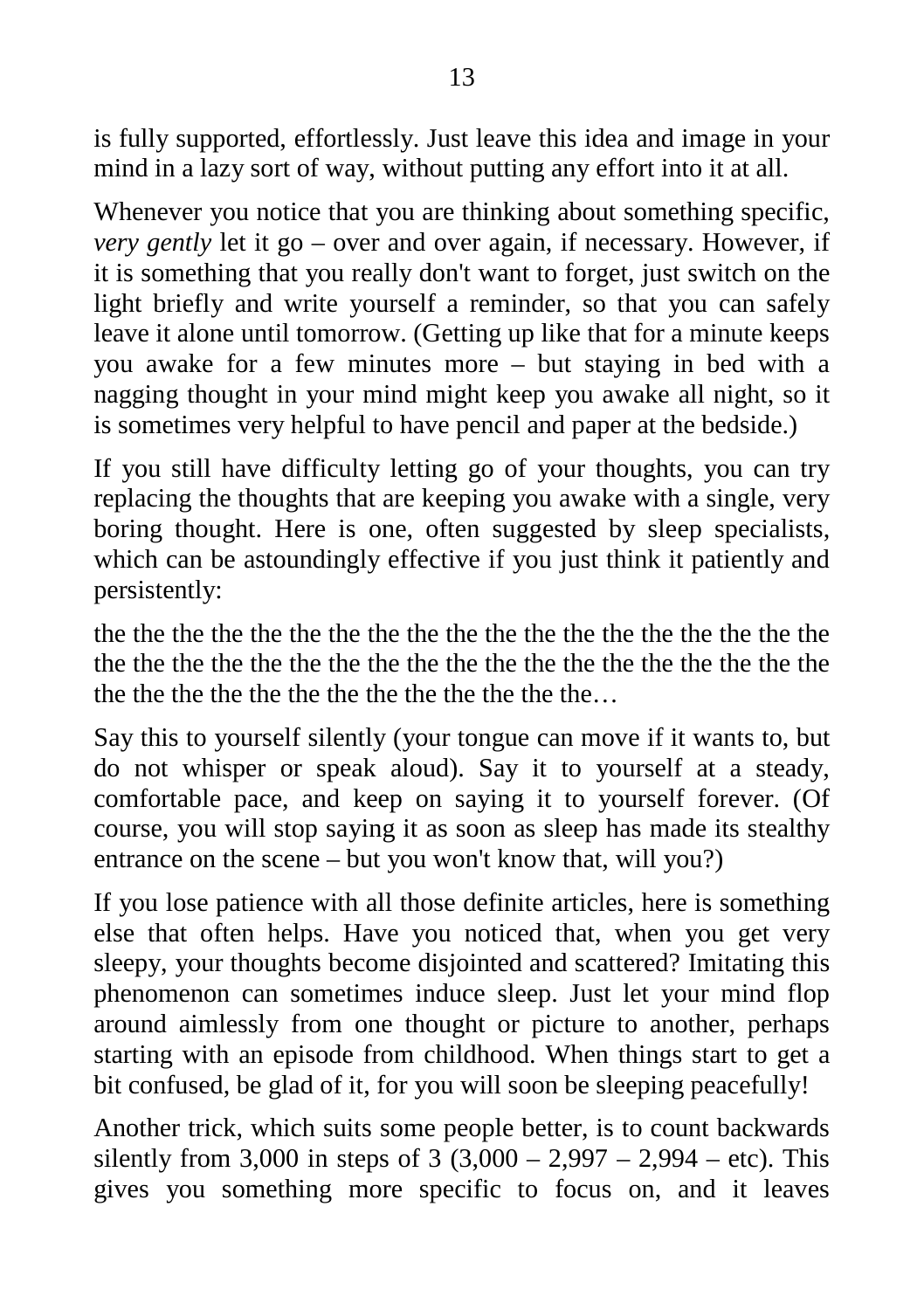relatively little unused "brain space" for your worries to play in. Again, you may find yourself getting a little muddled after a while. As always, that is a sign that sleep is not far away!

Yet another trick, which is actually a type of self hypnosis, is to say to yourself "I will fall asleep by the time I say the number 60"... and then begin counting to a hundred, all the while relaxing and breathing easily. To make it even more powerful, open your eyes on odd numbers, and close them on even numbers. You might also try thinking the even numbers more slowly than the odd numbers. Again, the onset of confusion is a sign that sleep is approaching!

However, there is no single method which can guarantee rapid success, and the way you deal with the temporary *lack* of success is another important aspect of sleep hygiene. If you don't mind lying comfortably in bed practising your favourite stage setting techniques, there is no need to get up (until morning). If, on the other hand, you have been lying in bed for about half an hour and you feel distressed about not being asleep, it is best to get up for a while.

If you do get up in this situation, avoid bright light, caffeine and any activities that might increase your alertness. Do something pleasant, but not energetic, *in another room* , until you begin to feel tired and/or sleepy. Then, simply return to bed and resume one of the techniques described above. Sooner or later, this approach will work.

Getting up for a while in this way prevents you from forming, or strengthening, an association between lying in bed and endless frustration. That would be counterproductive. The aim of sleep hygiene is to improve your chance of a good night's sleep – not to make yourself miserable in the attempt! On the other hand, as mentioned above, if you are quite content lying comfortably in bed, then there is no need to get up at all.

### **A Few Other Helpful Hints**

There are many helpful hints, which are often recommended by sleep specialists, and which can contribute to improved sleep hygiene. I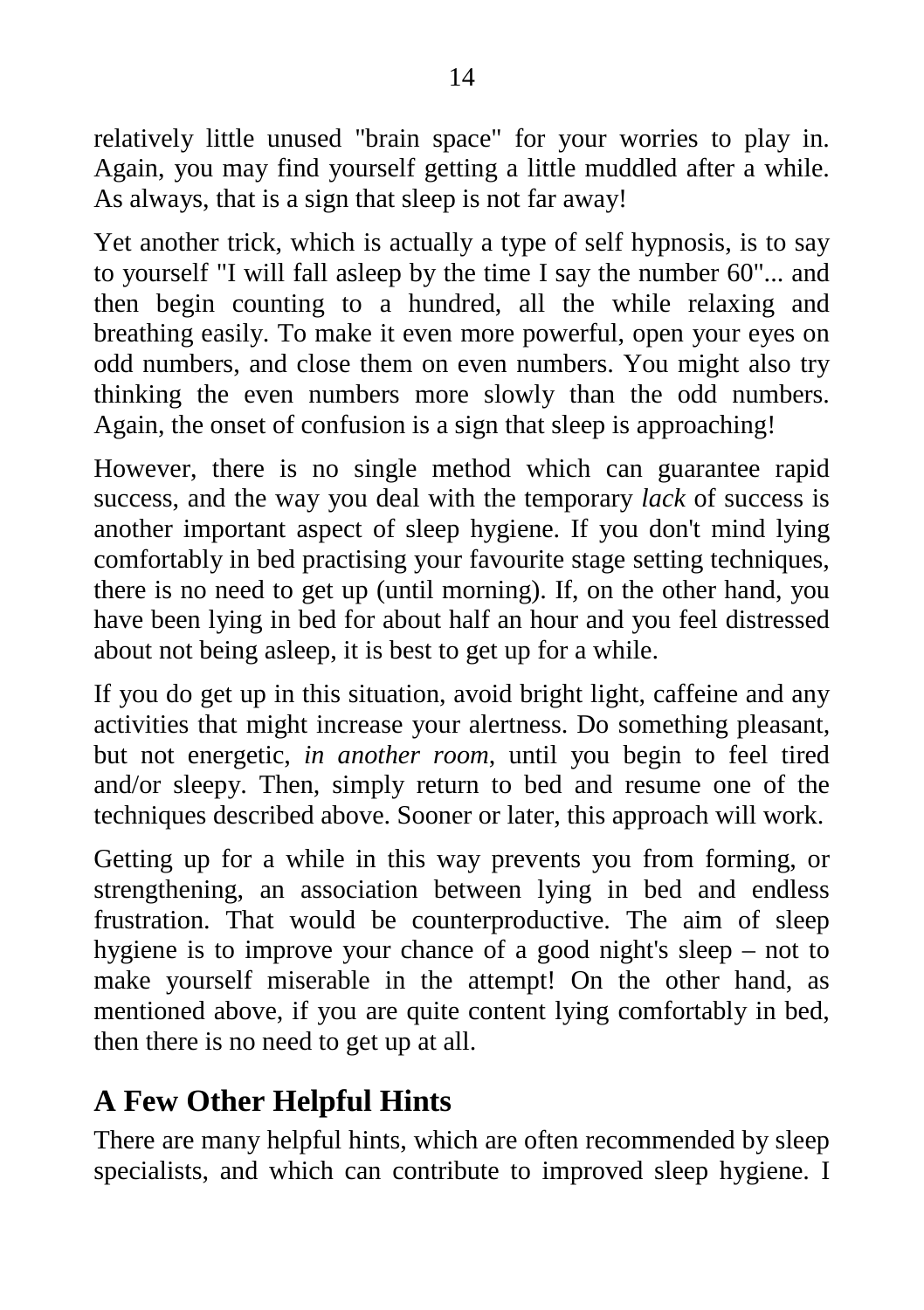will list some of them here. (Some of these hints have already been mentioned in the text, but others have not.)

- Avoid alcohol, tea, coffee, caffeinated soft drinks, chocolate, nicotine, much food or much fluid at or near bedtime
- Avoid mentally stimulating activities at or near bedtime
- Avoid daytime naps, or sleeping late, if at all possible
- Set a regular bedtime, and try to stick to it
- Ideally, set bedtime sometime between 9 and 11 pm
- Set a regular alarm, allowing no more sleep than you need
- Turn your alarm clock around, so that you can't check the time during the night
- Exercise daily, but do so at least a few hours *before* bedtime
- Try allotting a specific "worry time", again at least a few hours *before* bedtime
- Get some exposure to bright light every day, especially in the mornings
- Develop a standard ritual of preparation for bed (e.g. brushing teeth and checking that appliances are turned off and doors and windows are locked)
- Try a warm milk drink or some camomile tea at bedtime
- Have a hot shower or bath before going to bed (this raises the body temperature slightly – sleep is induced as it falls again)
- Learn some simple stretching and breathing exercises which are suitable for bedtime use (some stretching and breathing exercises encourage sleep, while others have the opposite effect, so it might be worth considering a few yoga classes)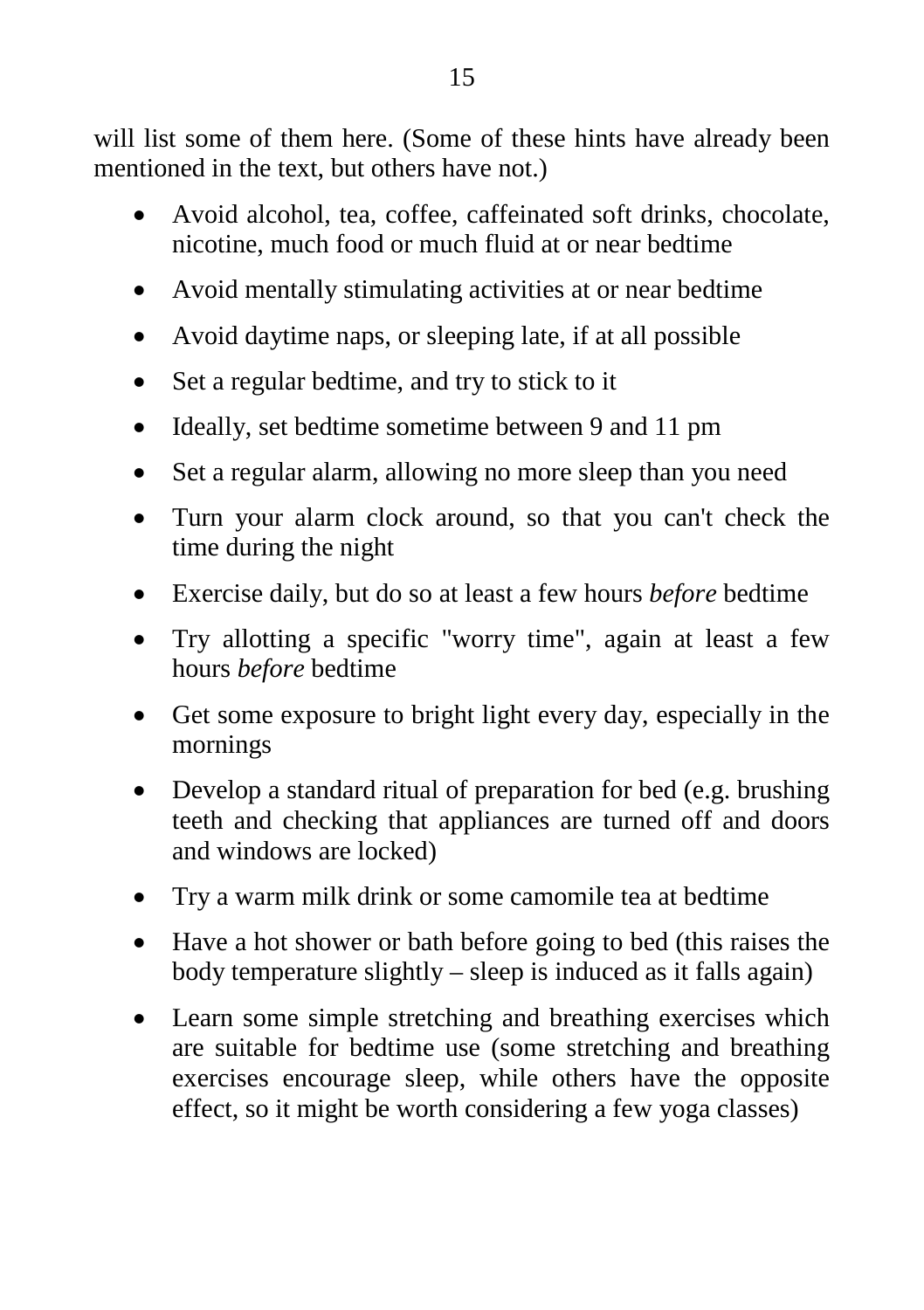# **PROFESSIONAL THERAPY**

In some cases it may be necessary to supplement the various aspects of sleep hygiene discussed above with the assistance of a professional therapist. This may involve treatment of specific conditions, especially physical illnesses, anxiety disorders or depressive disorders, or it may focus on insomnia alone if this appears to be the only problem. Although such professional therapy is not the topic of this booklet, I will briefly mention a few examples.

In the case of physical illnesses or severe episodes of depression, medical treatment is the first essential, and is usually very effective. For anxiety disorders, and also as a general approach to dealing with life's inevitable problems, the Mindfulness-Based Stress Reduction program pioneered by Jon Kabat-Zinn<sup>7</sup> is well validated and widely recommended. Therapist-led evidence-based therapies include Cognitive Behaviour(al) Therapy (including its various mindfulnessbased derivatives), Acceptance and Commitment Therapy, and Interpersonal Psychotherapy. When considering these or other professional therapies, the choice of therapist is obviously very important. This choice may be facilitated by referral or personal recommendation, and reviewed in the light of personal experience.

# **HERBAL REMEDIES**

Various herbal remedies, such as valerian, camomile and California poppy, are often suggested for insomnia. However, in controlled trials, evidence for their efficacy is quite inconclusive. Of course, if taken with confidence, they are likely to have a beneficial placebo effect. It also seems probable that their adverse effects are likely to be less severe than those of the "sleeping tablets" discussed at the end

 $7$  For the original description of this technique, see Kabat-Zinn, J. 1990. Full Catastrophe Living. New York: Bantam Dell (ISBN 978-0-385-30312-5). For comprehensive information about current courses and self-help materials, see University of Massachusetts Medical School | Center for Mindfulness in Medicine, Health Care, and Society at *<http://www.umassmed.edu/cfm/home/index.aspx>*.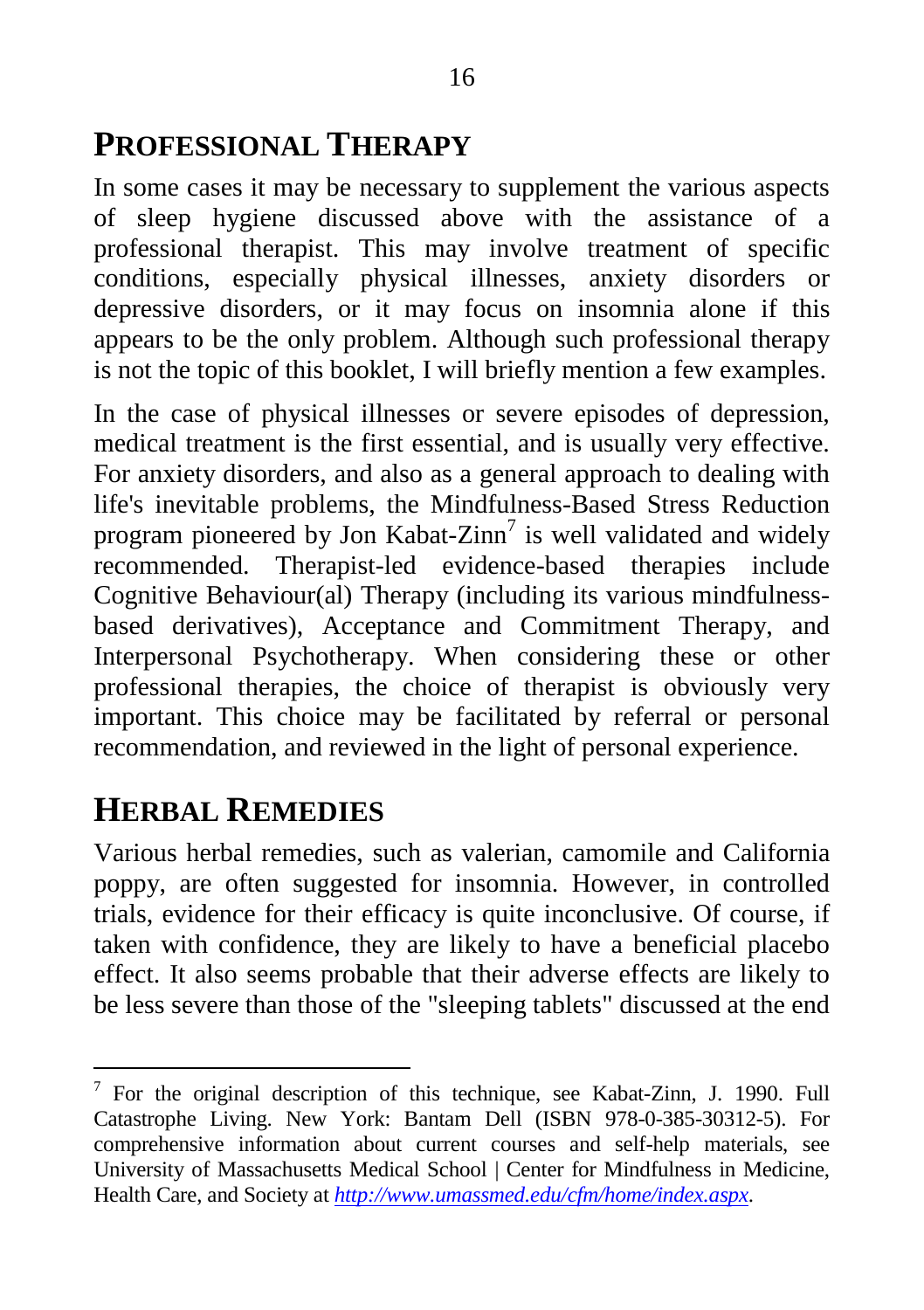of this booklet. However, it must always be remembered that natural remedies are not necessarily harmless. Indeed, some of the most potent poisons known occur in nature. It is also important to remember that "alternative" or "complementary" remedies often have potentially dangerous interactions with medically prescribed drugs, so they must always be brought to the attention of a person's doctor.

# **MELATONIN**

The natural hormone melatonin is known to play a role in the normal control of wakefulness and sleepiness, and both natural and synthetic forms have been available for some years. More recently, a prolonged-release preparation of synthetic melatonin (marketed as Circadin) has been formulated, with the aim of mimicking the natural production of melatonin by releasing it gradually over 8-10 hours. Other "melatonin receptor agonists" also exist, and one of them (ramelteon) is available in North America at the time of writing.

It seems reasonable to hope that melatonin receptor agonists may find a useful role in situations where various causative factors, such as shift work or jet lag, interfere with the way in which natural melatonin appears to facilitate the normal sleep-wake cycle. However, at the time of writing, this result is far from certain.

Not surprisingly, considering the size of the market, melatonin receptor agonists are also being enthusiastically marketed to the wider population as an alternative to the hypnotic drugs discussed under the next heading. At the time of writing, I think it is much too early to say whether they will prove to be either safe or effective in this more general role. However, they do not appear to cause impaired daytime alertness, severe withdrawal effects or dependence.

# **SLEEPING TABLETS**

Perhaps you have been wondering why I have spent so much time writing about insomnia, without mentioning the wide variety of socalled hypnotic drugs which are commonly referred to as "sleeping tablets". Well, I have left sleeping tablets until last for one simple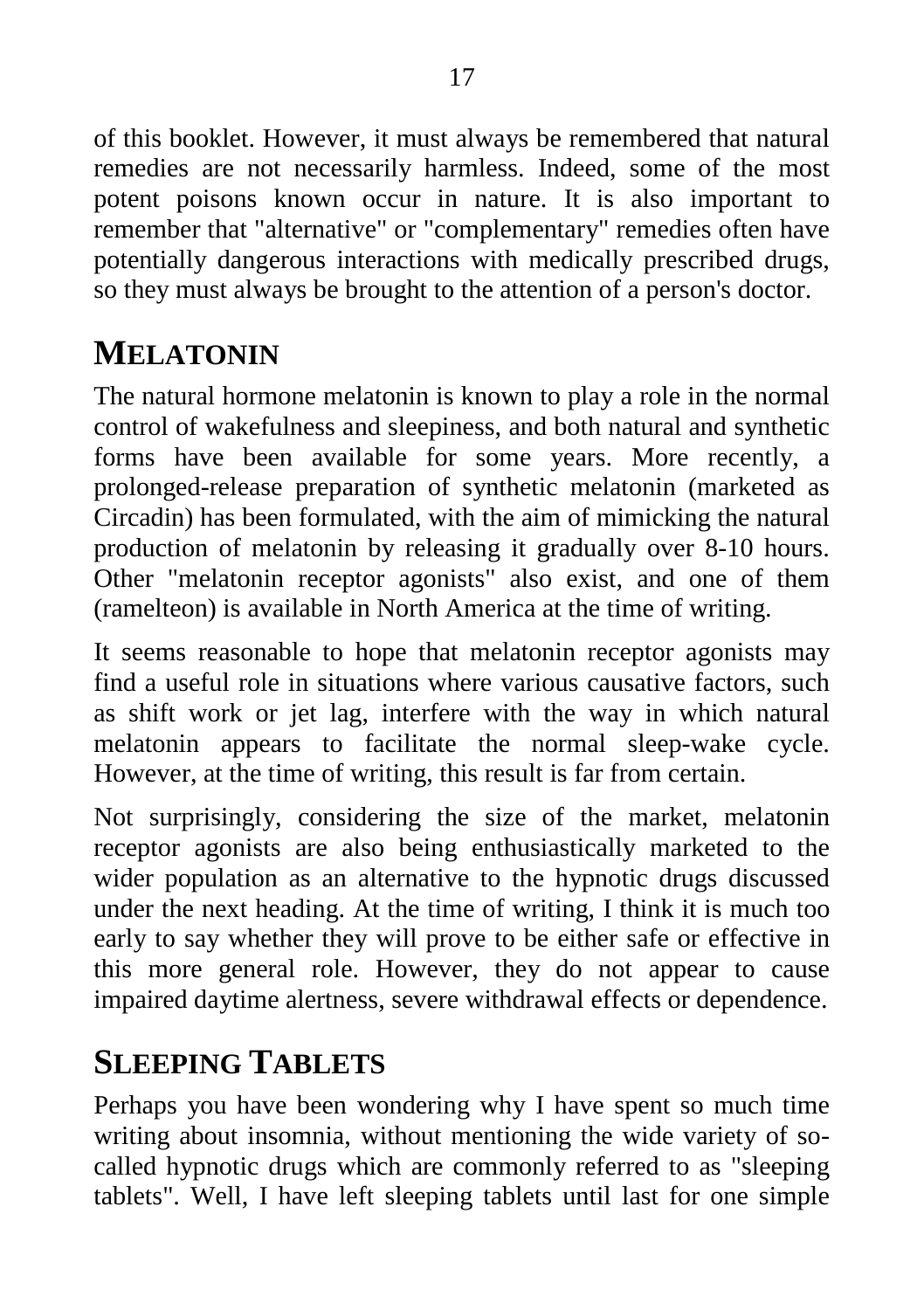reason. Having practised medicine now for some forty years, I am absolutely convinced that sleeping tablets are the *last* thing that a person with insomnia should have on their list of possible remedies!

Of course, I do not mean that sleeping tablets should not be *on* the list. Of course they must be on the list – they can be very useful in a number of (very specific) situations. I simply mean that everything else should be tried *first* , and sleeping tablets can then be considered.

However, it is a bizarre and often sad irony that this *last* thing is sometimes the *first* thing suggested by a doctor, when a patient complains of insomnia. It is not uncommon for doctors to feel pressured (and indeed, they sometimes are) to provide a quick and easy solution to the common complaint of insomnia. Only the prescription pad can achieve such a quick fix, but the cost is sometimes much higher than either the doctor or the patient expects.

Of course, an important part of the art of medicine is to lead patients in the direction of the *best* solutions to their problems, which are quite often *not* the easiest ones. However, we doctors are just as susceptible to subconscious influences as anyone else, and it has been my experience that various non medical factors, including the advice, gifts and free samples received from "drug reps", the apparent desires and expectations of our patients, and the inevitable time constraints of a busy clinic, can all too easily have an adverse effect on medical decision making.

Well, be that as it may, perhaps you will one day find yourself taking sleeping tablets, and perhaps they will help you to sleep. However, it is important to remember that there is no such thing as a sleeping tablet that has no adverse effects or potentially dangerous interactions with other medications, alcohol or recreational drugs.

The possibility of such adverse effects or interactions persists for as long as the tablets are taken. However, the desired effect, which is usually very helpful at first, diminishes progressively, becoming very weak after about three months.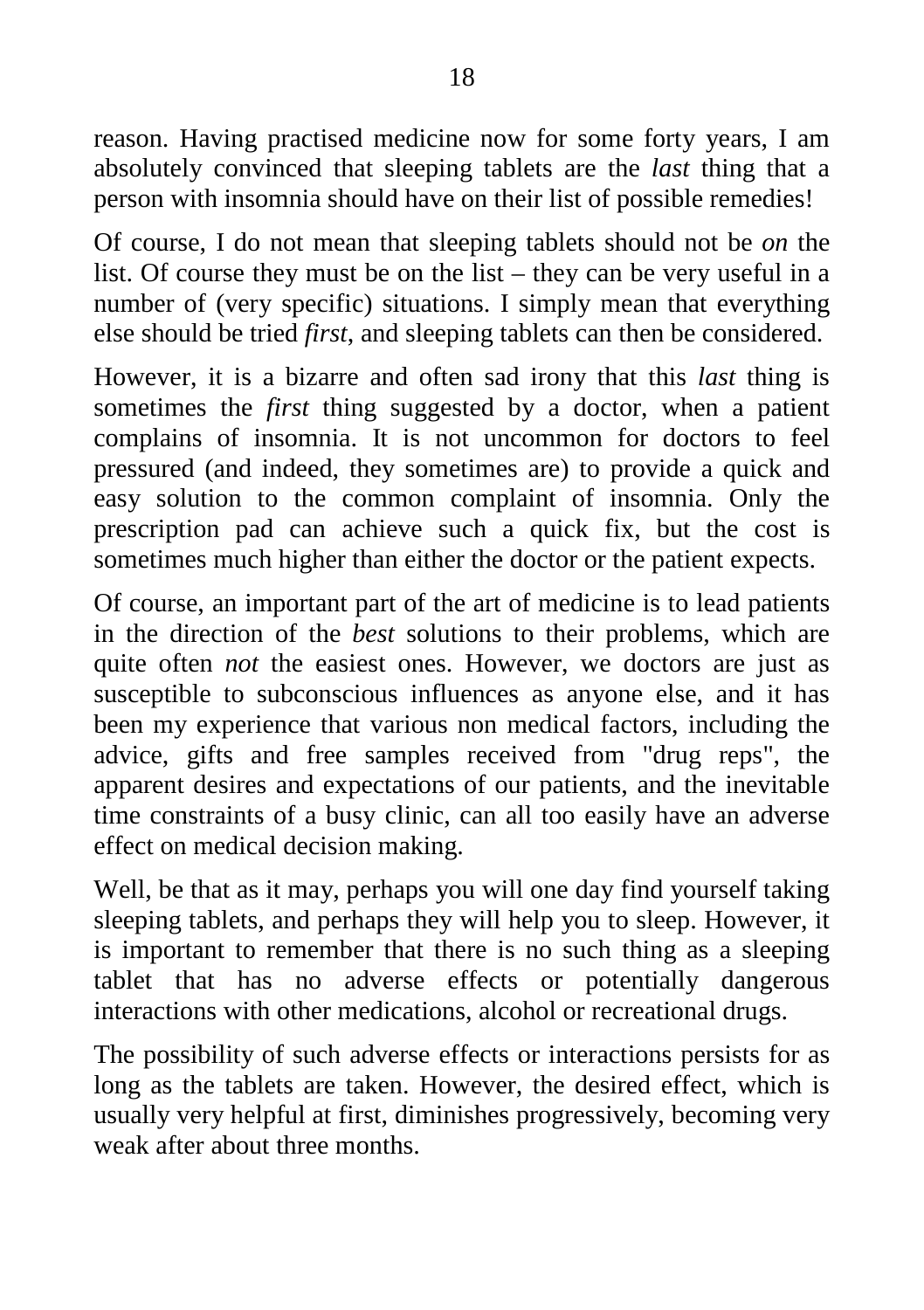By that time, you may have developed great faith in the medication. In that case, it may appear to remain effective – such is the power of suggestion. If not, it is quite likely that you will be advised to increase the dose, or perhaps to change to "something stronger". The same problem may then recur, after about another three months; and again… and so on.

As the dose or strength of the tablets increases, the adverse effects can sometimes become very considerable – even though the *desired* effect is decreasing. However, the adverse effects may not be recognised as being due to the "safe and effective" sleeping tablets that you have been taking for some time...

Unfortunately, by the time these problems are recognised, you will probably have developed considerable physiological tolerance to the medication, so that **it is not safe to withdraw it suddenly** . In addition, psychological addiction can also occur in some cases.

At about the time that I graduated as a doctor, it was hoped that the transition from barbiturate sleeping tablets to benzodiazepines would solve most or all of these problems. Unfortunately, it did not. Instead, it simply modified them in various ways. In fact – and this will probably surprise you, but a little googling will soon confirm it – the "withdrawal syndrome" that occurs when a benzodiazepine sleeping tablet is stopped suddenly after long term use at fairly high dosage is actually more dangerous than sudden withdrawal from heroin!

In other words, if you received the same quality of care in each case, you would be more likely to die while withdrawing from the commonest sleeping tablets prescribed by doctors at the time of writing (November 2012) than if you were withdrawing from a serious heroin habit. Perhaps that is not a reason to avoid the use of sleeping tablets altogether, but I do think it is food for thought…

What about "the very latest and greatest" sleeping tablets? New sleeping tablets have been introduced from time to time, and while often better in some ways, they have usually brought new problems with them. For example, the relatively new non-benzodiazepine "z